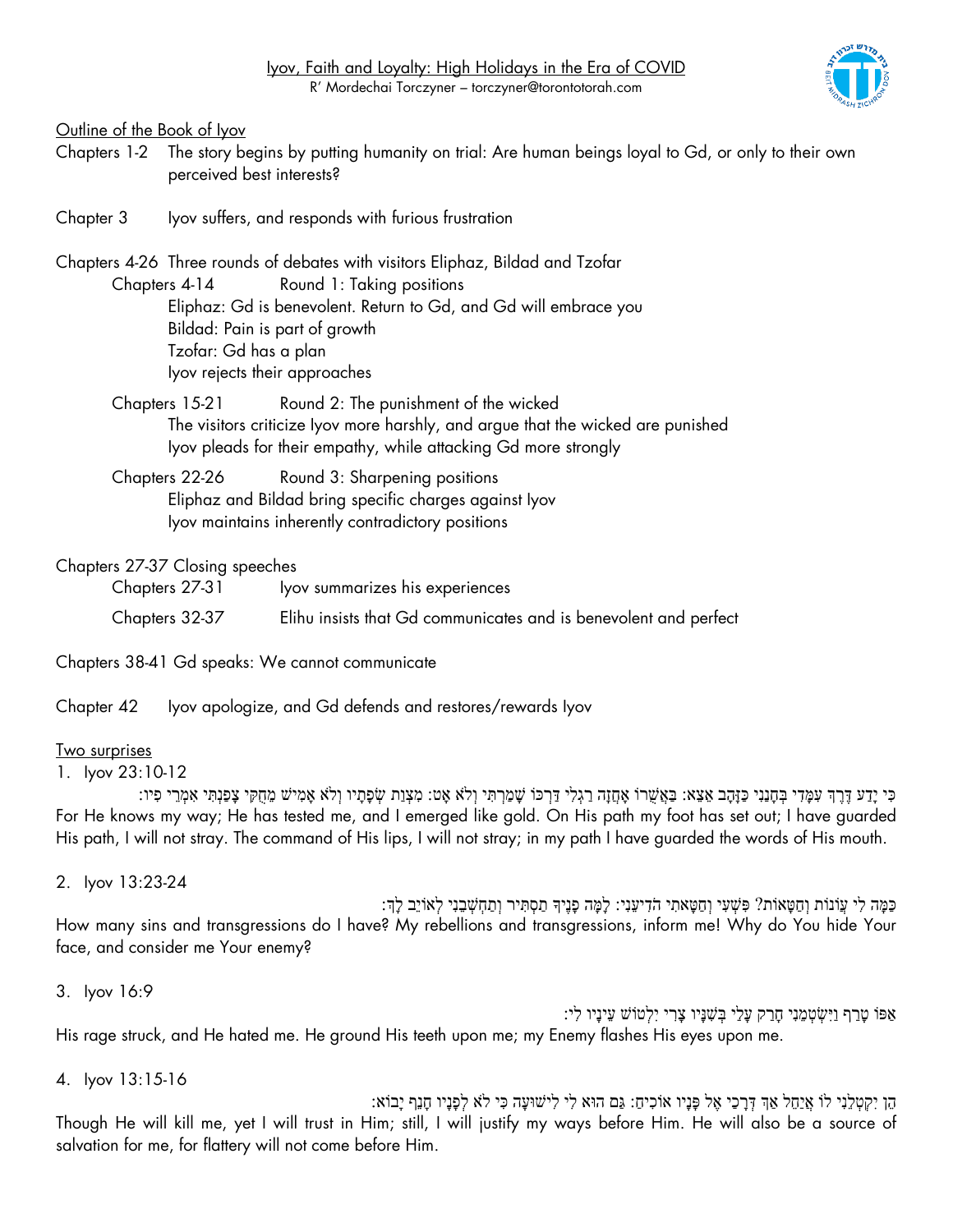#### 5. Iyov 13:7-10

הַלְקֵל תְּדַבְּרוּ עַוְלָה וְלֹו תְּדַבְּרוּ רְמִיָּה: הֲפָנָיו תִּשָׂאוּן אִם־לָקֵל תְּרִיבוּן: הֲטוֹב כִּי־יַחְקֹר אֶתְכֶם אִם־כְּהָתֵל בֶּאֱנוֹשׁ תְּהָתֵלוּ בוֹ: הוֹכֵחַ יוֹכִיחַ אֶּ תְּ כֶּם...

Will you speak wickedly for Gd, and speak deceitfully for Him? Will you gain His favour, will you fight for Gd? Will it be good should He seek you? Or as one man deceives another, will you deceive Him? He will surely rebuke you…

## 6. Iyov 42:3-5

מי זַה מַעלים עֵצַה בִּלִי דַעַת לַכֵן הִגַּדְתִּי וְלֹא אָבִין נִפְלָאוֹת מִמֶּנִי וְלֹא אֵדָע: שְׁמַע נָא וְאָנֹכִי אֲדַבֵּר אֶשְׁאָלְךָּ וְהוֹדִיעֵנִי: לְשֵׁמַע אֹזֶן שְׁמַעְתִּיךָ וְעַתָּה עֵינִּי רָ אָ תְּ ָך:

Who is this who hides [Gd's] counsel without knowledge? Therefore I spoke without understanding. It was wondrous beyond me, and I did not know: "Listen now, and I will speak; I will ask of You, and You tell me." My ears had always heard of You, and now my eyes have seen You.

## 7. Iyov 42:7-8

וַיְהִי אַחַר דָּבֶר ד' אֶת הַדָּבַרִים הַאֱלֶה אֱל אִיּוֹב וַיֹּאמֶר ד' אֱל אֱלִיפָז הַתֵּימֲנִי חֲרָה אָפִּי בְדָּ וּבְשָׁנֵי רֵעֵיךָ כִּי לֹא דְבַרְתֵּם אֱלֵי נְכוֹנַה כְּעֲבְדִּי אִיּוֹב: וְעַתָּה קְחוּ לָכֶם שִׁבְעָה פָרִים וְשִׁבְעָה אֵילִים וּלְכוּ אֶל עַבְדִּי אִיּוֹב וְהַעֲלִיתֶם עוֹלָה בַּעַדְכֶם וְאִיּוֹב עַבְדִּי יִתְפַּלֵּל עֲלֵיכֶם כִּי אִם פָּנָיו אֶשָּׂא לְבָלְתִּי עֲשֹות עִּ מָ כֶּם נְּבָלָה כִּ י לֹא דִּ בַרְּ תֶּ ם אֵ לַי נְּכֹונָה כְּ עַבְּ דִּ י אִּ יֹוב:

And after Gd said these words to Iyov, and Gd said to Eliphaz of Teiman: My anger rages against you, and against your two friends, for you did not speak of Me properly, like My servant Iyov. And now, take for yourselves seven bulls and seven rams, and go to My servant Iyov, and bring for yourselves a burnt offering, and Iyov My servant will pray for you, for him I will favour, so as not to act with *nevalah* upon you. For you did not speak of Me properly, like My servant Iyov.

#### The Narrative

8. Carol Newsom, *The Book of Job: A Contest of Moral Imaginations*, pp. 118-125 (somewhat out of order)

Whenever I teach the book of Job, I find it almost impossible to get a class to entertain, even as a hypothetical possibility, that these poems might be true. It seems obvious that stories about the fate of the wicked are patently false. After all, the students can all name counterexamples. For myself, I do not know whether I believe the story told by the friends about the fate of the wicked is true. I do, however, think that it is one of the most complex, difficult and provocative claims made in the book, and that it is not adequately refuted in the way my students initially attempt.

Yet if such statements were intended as universal, exceptionless claims, only a deluded fool could believe them, and whatever the friends may be, they are not fools… What is at stake between Job and the friends is making evident the nature of the world, which each attempts to communicate through vivid evocations…

One cannot convince another of the truth of this perception by means of argument, for the issue is fundamentally one of perception itself. Rather, as [Raphael] Demos says, one can only "evoke" a world, a vivid pattern of a whole… The persuasive power of an iconic narrative does not derive from a simple empiricism. Although it cannot be wholly disconfirmed by experience and remain plausible, the story remains surprisingly resilient in the face of a mixture of conforming and nonconforming experience…

An example from contemporary American culture may illustrate. Consider popular business literature in which the story is told, over and over, of the individual who turns a creative idea into a flourishing business. This is the iconic narrative of entrepreneurial capitalism. Everyone knows that the large majority of new businesses fail, yet the story does not lose its power… That story is seen as expressing the nature and essence of an entrepreneurial society with all the static cleared away…

An anecdote about the success of the wicked cannot explain the reality of this world of values, which is experienced as such every day. Such things may happen, but they are perceived as anomalies, lacking explanatory power. But the story of the wicked overtaken by calamity, like the story of the restoration of the good person, rings true because it is consonant with the foundational values of the society.

Application to Iyov 9. Iyov 5:17-18